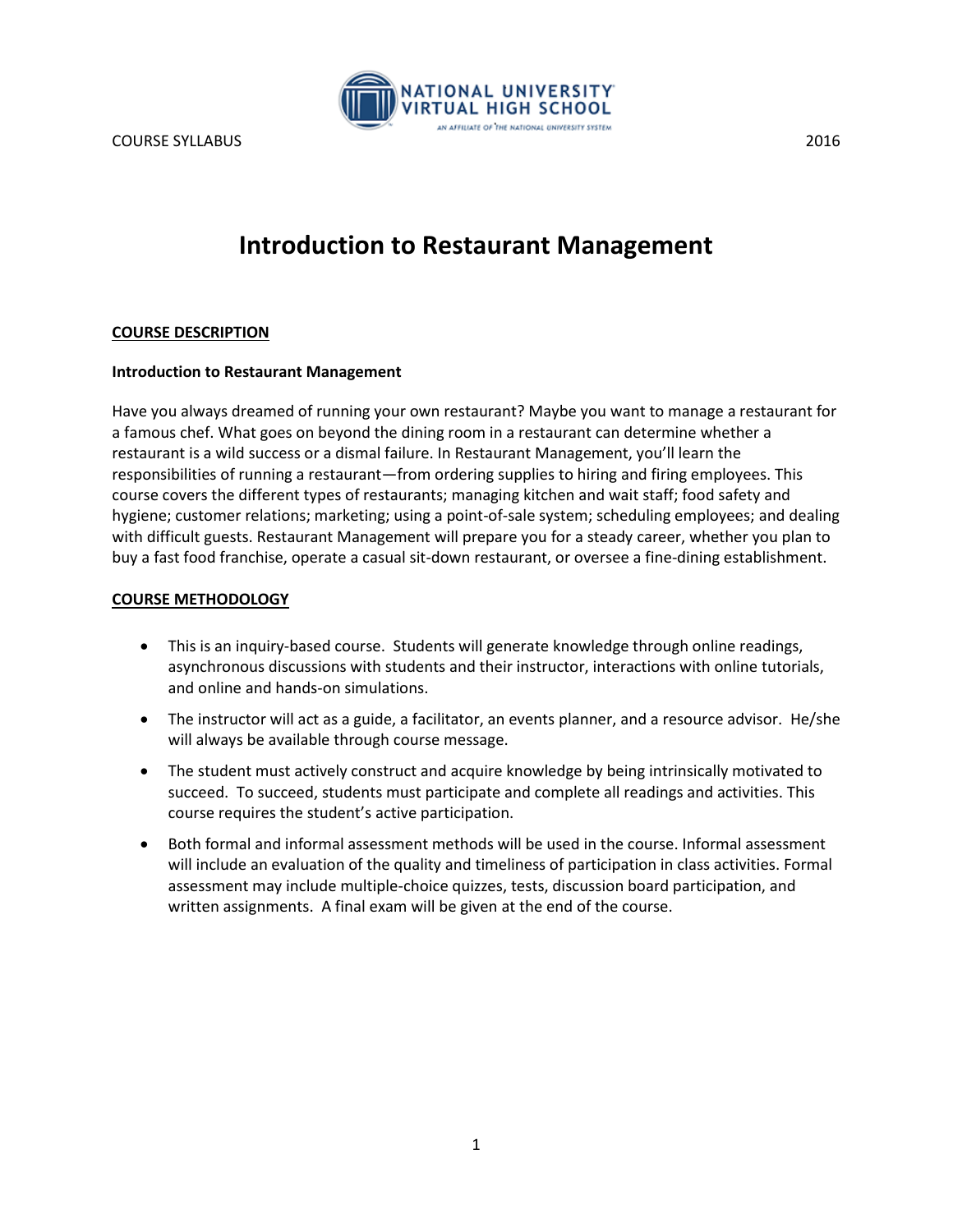

# **COURSE PARTICIPATION OBJECTIVES**

This course for which you are registered is a college preparatory, academically rigorous course that covers an entire semester's worth of material. As such, it is important that you adhere to the following guidelines as you manage your time and commit to successfully completing all required coursework:

- 1. The requirements for this course are equivalent to completion of minimum of 90+ hours of class instruction at a traditional on-site high school
- 2. Assignments must be submitted for each unit as they are completed so that the teacher may review and assess your performance. Do not hold your work, you must submit each unit's homework as it is completed, demonstrating weekly assignment completions
- 3. You must log in regularly to your course to demonstrate continued participation, and completion of all course requirements, including assignments, assessments and discussion forums
- 4. You must complete your individual work and any incident of suspected cheating, plagiarism or collaboration on assignments violates the academic integrity expectations outlined at the time of your enrollment and can result in failure of the course or further action as deemed appropriate

## **Citizenship**

Students are expected to conduct themselves in a responsible manner that reflects sound ethics, honor, and good citizenship. It is the student's responsibility to maintain academic honesty and integrity and to manifest their commitment to the goals of NUVHS through their conduct and behavior. Students are expected to abide by all NUVHS policies and regulations. Any form of academic dishonesty, or inappropriate conduct by students or applicants may result in penalties ranging from warning to dismissal, as deemed appropriate by NUVHS.

#### **Communication**

Throughout this course students will need to be in close contact with their instructor and fellow students. Students are expected to communicate via course message and electronic discussion boards. Therefore, students should plan on checking their course messages at least three times a week and participate in the discussion boards during the weeks they are live.

Instructors strongly encourage and welcome open communication. Clear, consistent, and proactive communication will ensure a successful experience in this course. It is the student's responsibility to notify the instructor immediately if and when a personal situation occurs that affects his/her performance in this class. Being proactive with communication will result in a quick solution to any problems that may occur.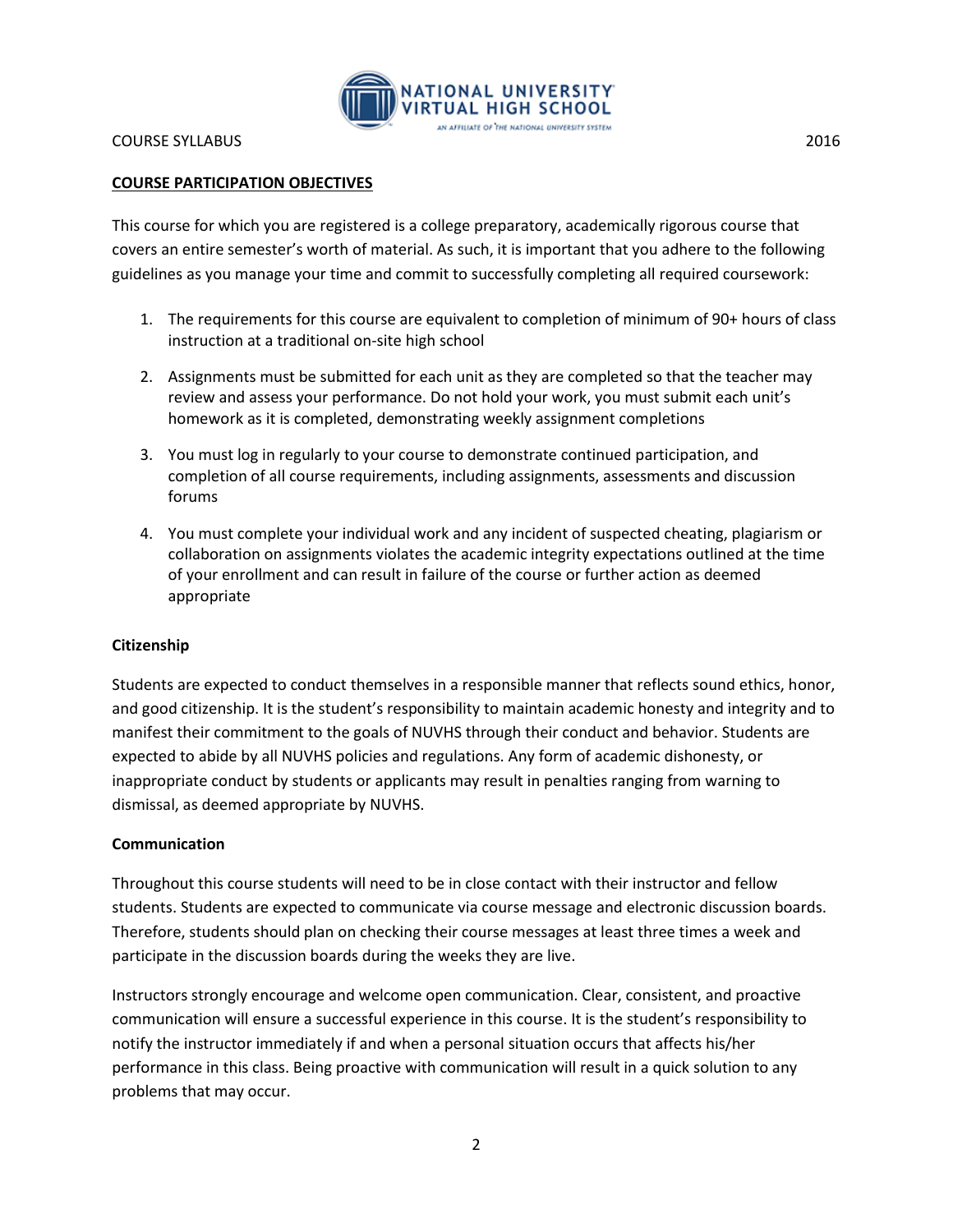

## **Unit 1 – Restaurant Management – What you Need to Know**

Did you know that there are over one million restaurant locations in the United States alone? Whether you are interested in managing a fine, 5-star restaurant in a big city or a small, family owned diner, a career in restaurant management can be interesting, challenging, and rewarding. In this unit, you'll learn about the four key goals of restaurant management: customer satisfaction, making a profit, staffing, and logistics. From customer satisfaction to managing supplies, restaurant management is a juggling act. You need to keep everyone happy and make money to make your restaurant a success. To be successful, your restaurant needs to turn a profit, so you'll also learn how to track inventory and manage money in the restaurant industry.

## **Learning Objectives**

- Identify different types of restaurants.
- Recognize the importance of customer needs.
- Manage and support staff.
- Track expenses and profit.

| Unit 1 Text Questions       | Homework          | 10 points |
|-----------------------------|-------------------|-----------|
| Unit 1 Online Lab Questions | <b>Homework</b>   | 10 points |
| Unit 1 Activity             | Homework          | 15 points |
| Unit 1 Discussion 1         | <b>Discussion</b> | 5 points  |
| Unit 1 Discussion 2         | <b>Discussion</b> | 5 points  |
| Unit 1 Quiz                 | Quiz              | 15 points |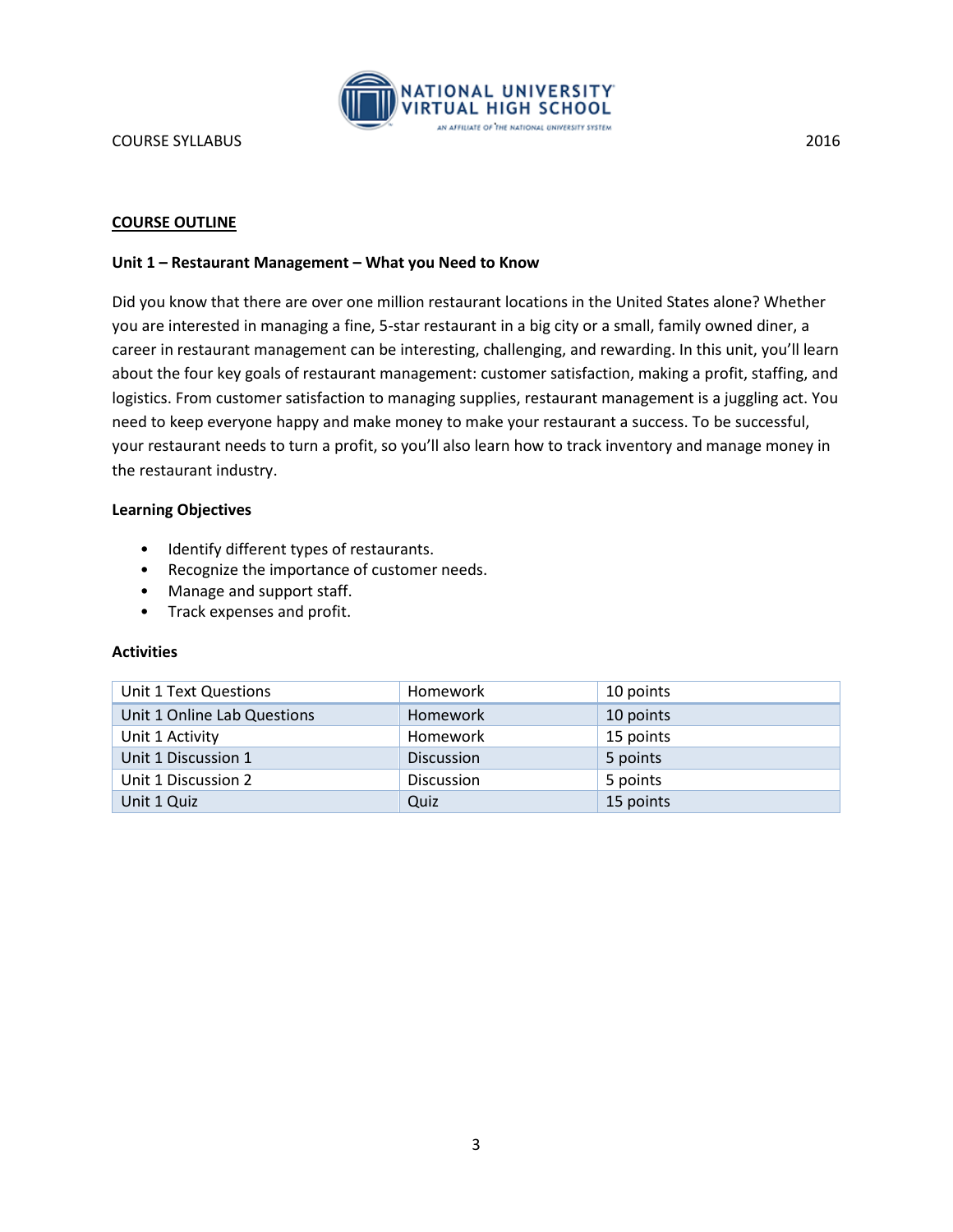

## **Unit 2: How Restaurants Work**

Do you know what it takes for your food to get to your restaurant table? As a restaurant guest, you simply order, wait, eat, and pay. But the work of many different people is necessary to get your meal to the table—as well as computer support to manage payments, track inventory, and create various types of financial reports. In this unit, you will learn what it takes to make your meal happen. Restaurant managers need to understand the function and responsibilities of each of their employees and how these people work together to accomplish tasks in the restaurant, whether it's a fast food place or a fine dining establishment.

# **Learning Objectives**

- Identify the different roles in the front of house.
- Recognize job responsibilities in the kitchen.
- Understand how the point-of-sale system works.
- Explore how the restaurant manager functions in this hierarchy.

| Unit 2 Text Questions       | Homework          | 10 points |
|-----------------------------|-------------------|-----------|
| Unit 2 Online Lab Questions | Homework          | 10 points |
| Unit 2 Discussion 1         | <b>Discussion</b> | 5 points  |
| Unit 2 Discussion 2         | <b>Discussion</b> | 5 points  |
| Unit 2 Quiz                 | Quiz              | 15 points |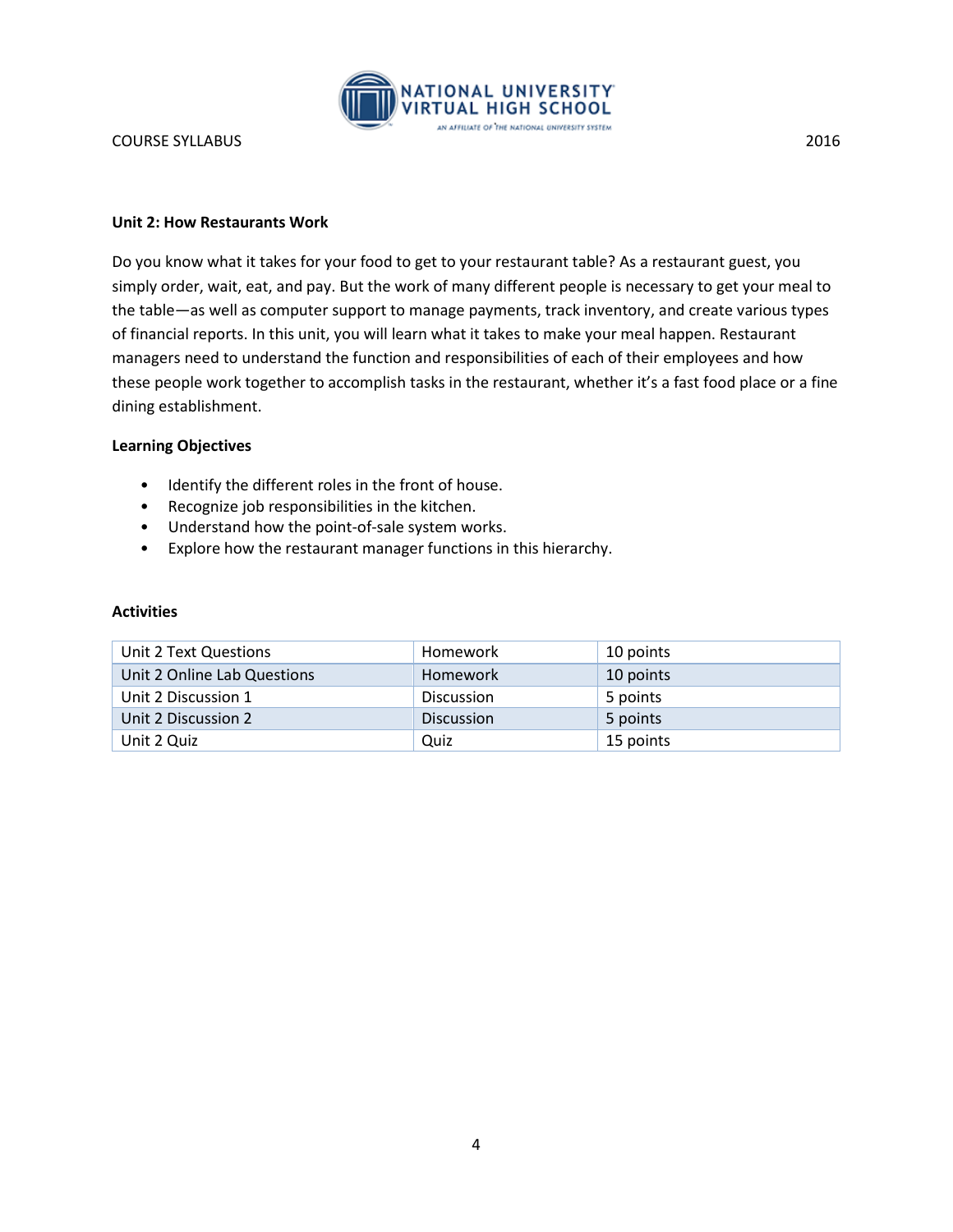

## **Unit 3: Food and Workplace Safety**

Rules and regulations matter in the kitchen. These exist not just to make the health inspector happy, but to keep your employees and your customers safe and healthy. In this unit, you'll learn about the essential procedures in the kitchen to reduce the risk of injuries, such as providing good quality knives and setting up smart rules about uniforms and lifting. You'll also learn all about safe food handling to reduce the spread of food-borne illnesses and about different types of food-borne illnesses.

## **Learning Objectives**

- Understand essential safety regulations in the kitchen.
- Recognize the importance of proper employee training.
- Identify key food safety practices.
- List common food-borne illnesses.

| Unit 3 Text Questions       | Homework          | 10 points |
|-----------------------------|-------------------|-----------|
| Unit 3 Online Lab Questions | <b>Homework</b>   | 10 points |
| Unit 3 Activity             | Homework          | 15 points |
| Unit 3 Discussion 1         | <b>Discussion</b> | 5 points  |
| Unit 3 Discussion 2         | <b>Discussion</b> | 5 points  |
| Unit 3 Quiz                 | Quiz              | 15 points |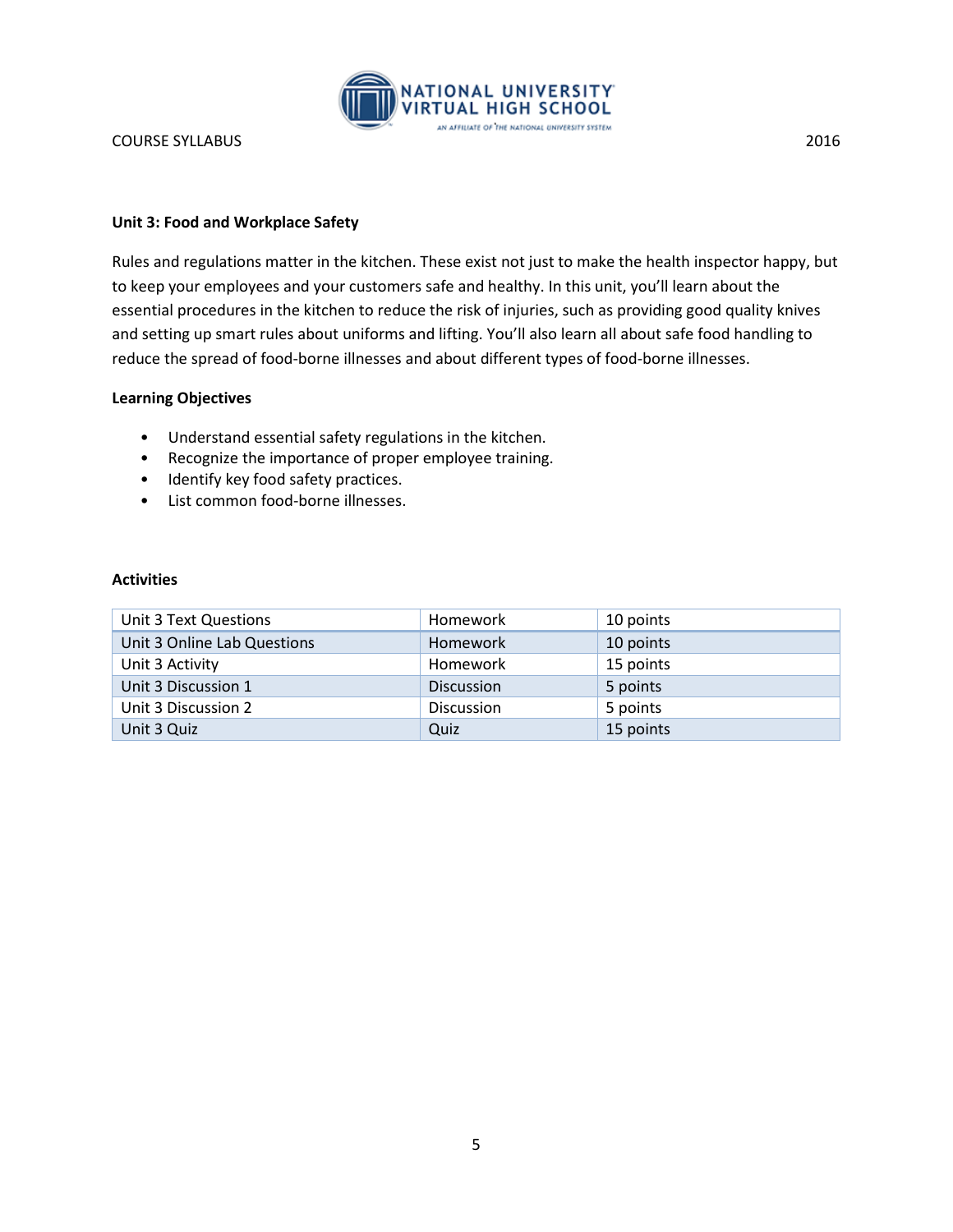

## **Unit 4: Understanding Recipes, Techniques, and Equipment**

Potato latkes. Waldorf salad. Peach melba. Delmonico steaks. Braised leeks. Scallop sashimi. Restaurant dishes come in a wide variety of names, cuisines, and tastes. In this unit, you'll learn more about the restaurant kitchen, including recipes, cooking techniques, and equipment. To effectively run a restaurant, you need to know how the kitchen operates. That means that you need to understand how your cooks are cooking, what they need to do their jobs effectively, and at least a little bit about different types of cooking techniques. Some restaurant managers may begin their careers in the kitchen and learn how the kitchen works on the job. But even if you don't, understanding operations in the kitchen will help your cooks respect you and help you to manage effectively.

## **Learning Objectives**

- Understand how to read a recipe.
- Recognize ingredient quantities and preparation instructions.
- Explain some basic cooking techniques.
- Explore the function of commercial cooking equipment.

| Unit 4 Text Questions       | Homework          | 10 points |
|-----------------------------|-------------------|-----------|
| Unit 4 Online Lab Questions | <b>Homework</b>   | 10 points |
| Unit 4 Discussion 1         | <b>Discussion</b> | 5 points  |
| Unit 4 Discussion 2         | <b>Discussion</b> | 5 points  |
| Unit 4 Quiz                 | Quiz              | 15 points |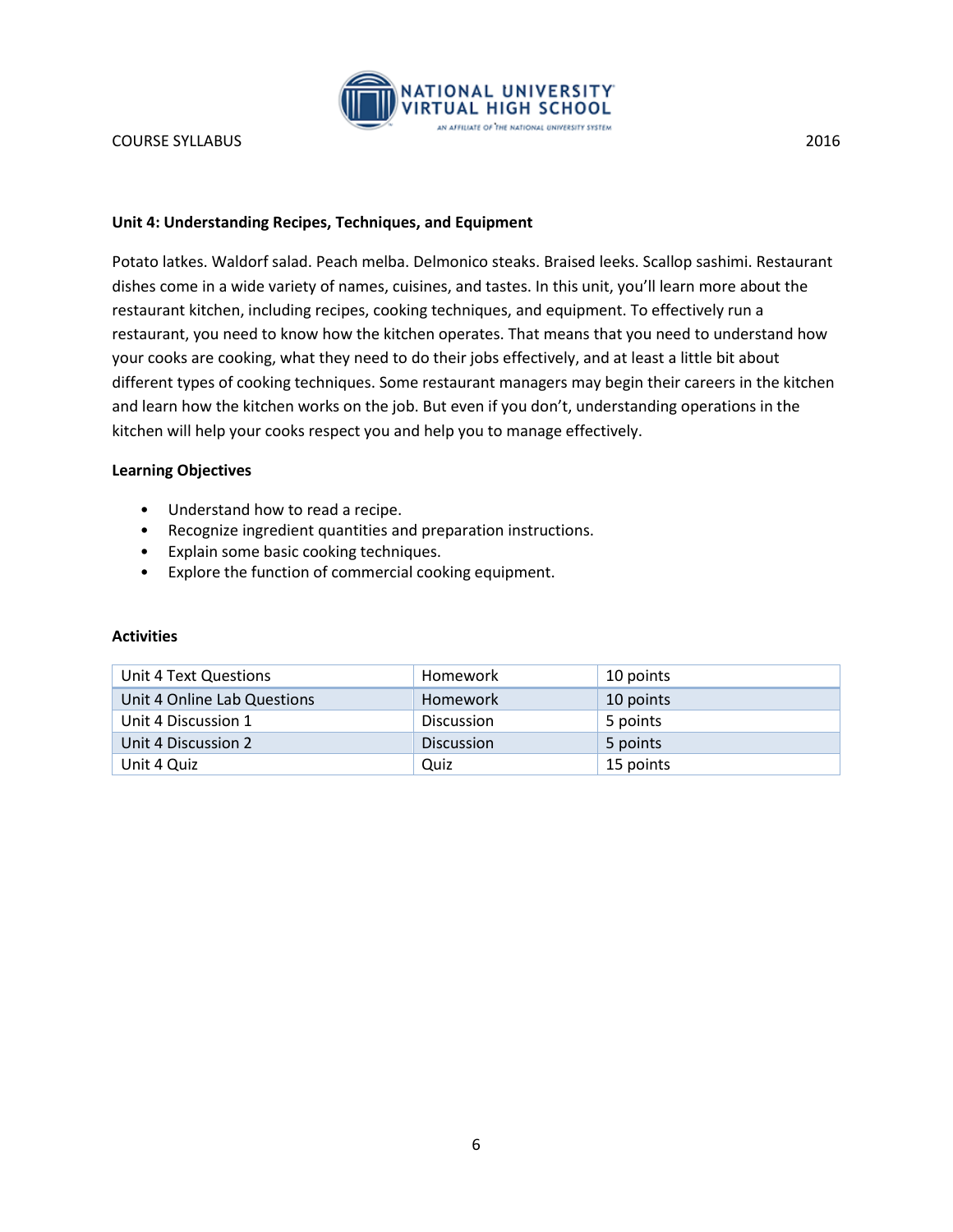

# **Unit 4: Understanding Recipes, Techniques, and Equipment (Continued)**

## **Midterm Exam Objectives**

- Review information acquired and mastered from this course up to this point.
- Take a course exam based on material from the first four units in this course (Note: You will be able to open this exam only one time.)

# **Midterm Exam Activities**

| <b>Midterm Discussion</b> | <b>Discussion</b> | points    |
|---------------------------|-------------------|-----------|
| Midterm Exam              | Exam              | 50 points |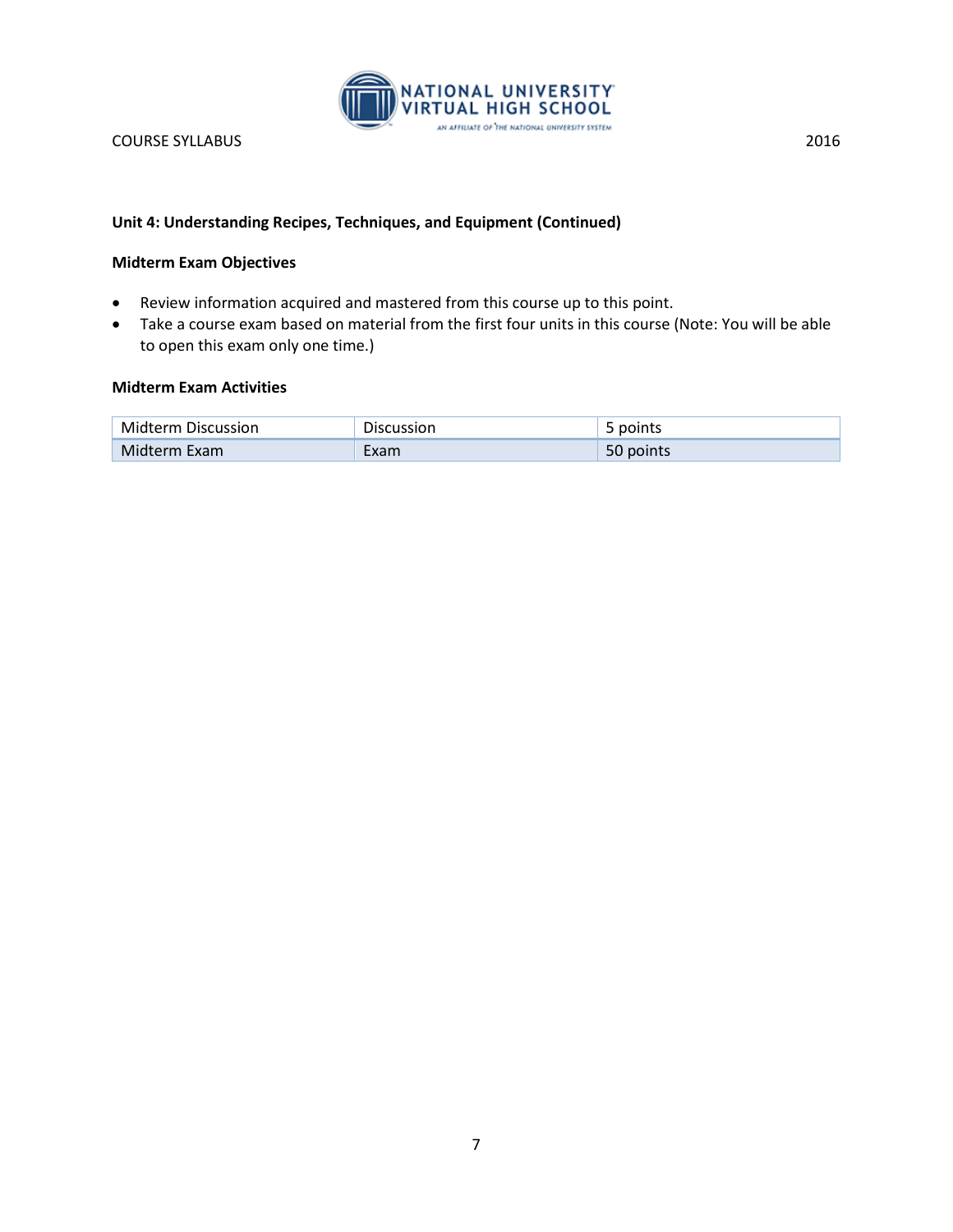

## **Unit 5: Managing a Restaurant Staff**

One of a restaurant manager's main tasks is managing the restaurant staff. In this unit, you will learn how to handle hiring, manage problems, and even terminate employees when needed. You'll also learn how to make and manage employee schedules and respond to employee needs and concerns. These management skills are essential to keeping your restaurant running smoothly, and these skills can help you to earn the respect, admiration, and friendship of your staff. A good manager helps to create a happy and loyal staff that works hard to create a pleasant experience for your guests.

#### **Learning Objectives**

- Make good hiring decisions.
- Recognize the importance of teamwork.
- Understand how to make a work schedule.
- Manage employee problems and challenges.

| Unit 5 Text Questions       | Homework          | 10 points |
|-----------------------------|-------------------|-----------|
| Unit 5 Online Lab Questions | <b>Homework</b>   | 10 points |
| Unit 5 Activity             | Homework          | 15 points |
| Unit 5 Discussion 1         | <b>Discussion</b> | 5 points  |
| Unit 5 Discussion 2         | <b>Discussion</b> | 5 points  |
| Unit 5 Quiz                 | Quiz              | 15 points |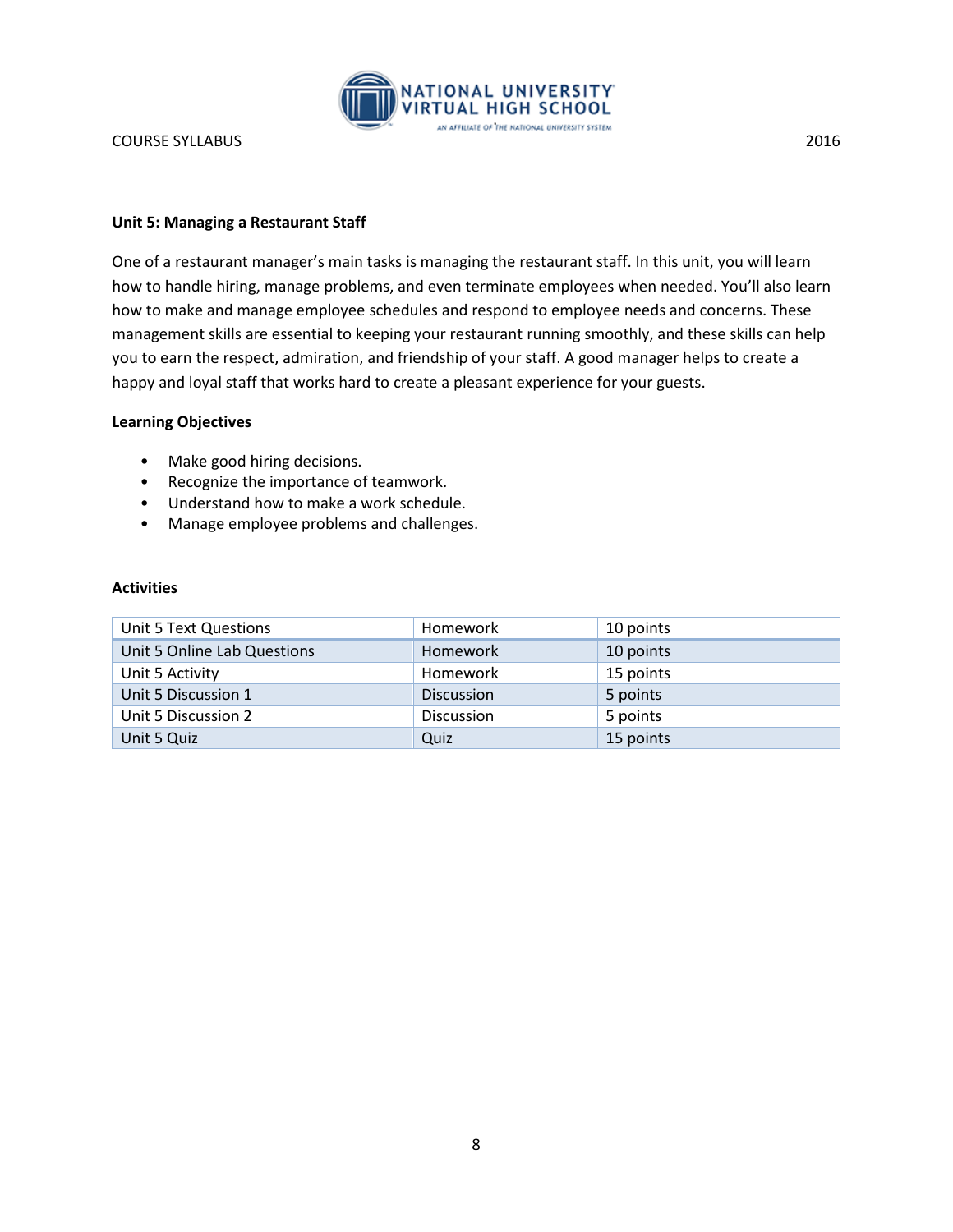

# **Unit 6: Professional Communications and Ethics in Restaurant Management**

What do you do when a customer complains? Restaurant managers have to handle the tough conversations, whether it's with an unhappy customer or an employee you need to let go. In this unit, you'll learn strategies for effectively communicating with your customers directly and through your marketing materials. You'll also learn how to communicate with your employees and use active listening skills to support your employees. This unit will provide you with information about ethics in the restaurant management industry and about ways to help and support both your employees and yourself.

## **Learning Objectives**

- Use active listening skills to hear and communicate effectively.
- Discuss the importance of nonverbal communication.
- Understand the ethical guidelines appropriate for a restaurant manager.
- Recognize the importance of employee-friendly policies.

| Unit 6 Text Questions       | Homework          | 10 points |
|-----------------------------|-------------------|-----------|
| Unit 6 Online Lab Questions | Homework          | 10 points |
| Unit 6 Discussion 1         | <b>Discussion</b> | 5 points  |
| Unit 6 Discussion 2         | <b>Discussion</b> | 5 points  |
| Unit 6 Quiz                 | Quiz              | 15 points |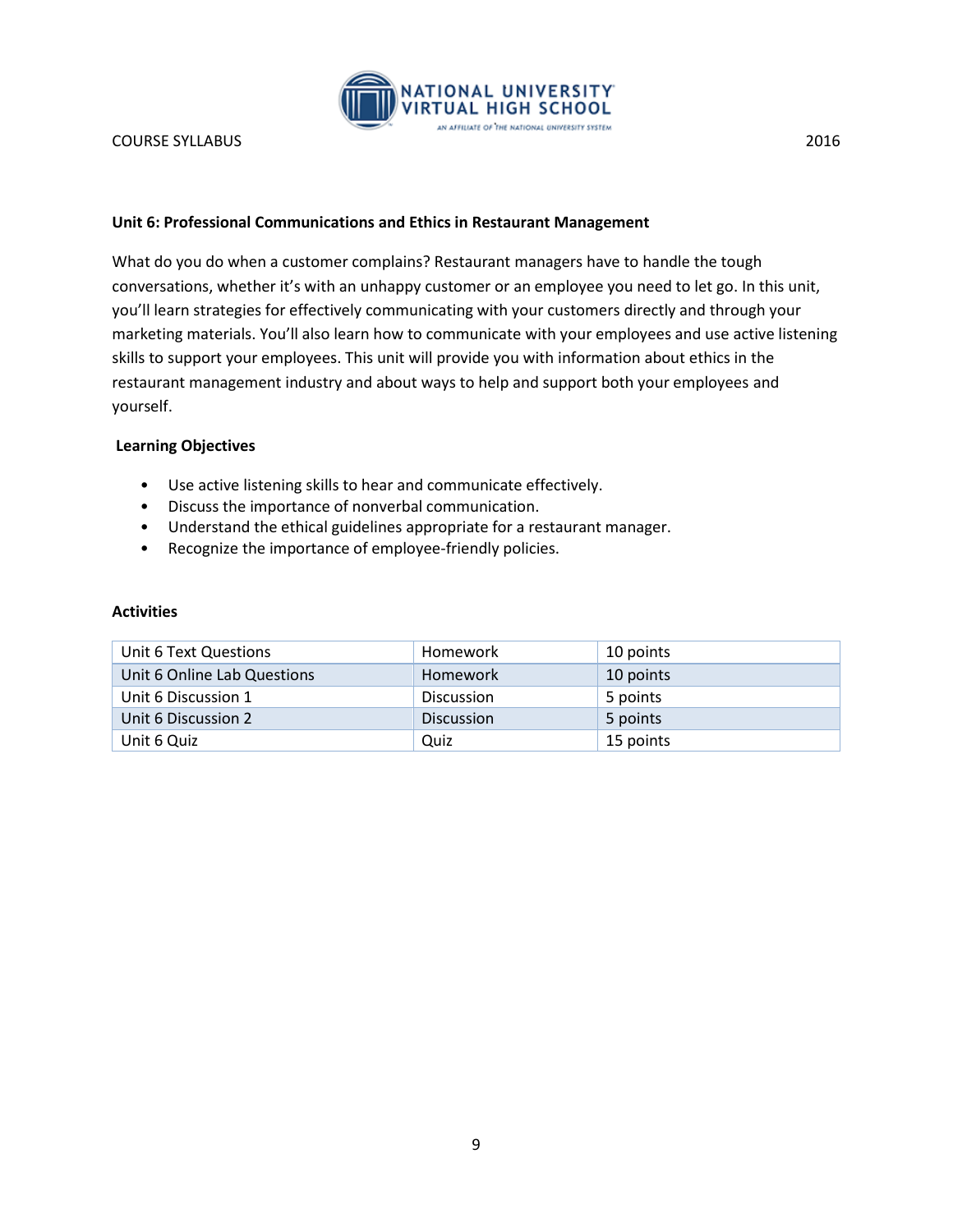

## **Unit 7: Marketing and Customer Service**

What makes a great restaurant dining experience? One of the vital parts is great customer service. In this unit, you will learn how to create a positive dining experience for your guests from the time they enter your restaurant until they leave. Customer service includes how your staff interacts with the guests, the physical space in the restaurant, and the food quality. You'll learn about taking feedback from your customers and responding to that feedback. In addition, you'll learn how to create a restaurant marketing plan and present that plan to attract new customers and maintain a consistent or increasing number of repeat customers for your restaurant. These skills are essential to the success of any restaurant.

## **Learning Objectives**

- Recognize the importance of customer service.
- Identify key ways to improve customer service.
- Discuss the types of customer feedback.
- Understand the components of a marketing plan.

| Unit 7 Text Questions       | <b>Homework</b>   | 10 points |
|-----------------------------|-------------------|-----------|
| Unit 7 Online Lab Questions | <b>Homework</b>   | 10 points |
| Unit 7 Activity             | Homework          | 15 points |
| Unit 7 Discussion 1         | <b>Discussion</b> | 5 points  |
| Unit 7 Discussion 2         | <b>Discussion</b> | 5 points  |
| Unit 7 Quiz                 | Quiz              | 15 points |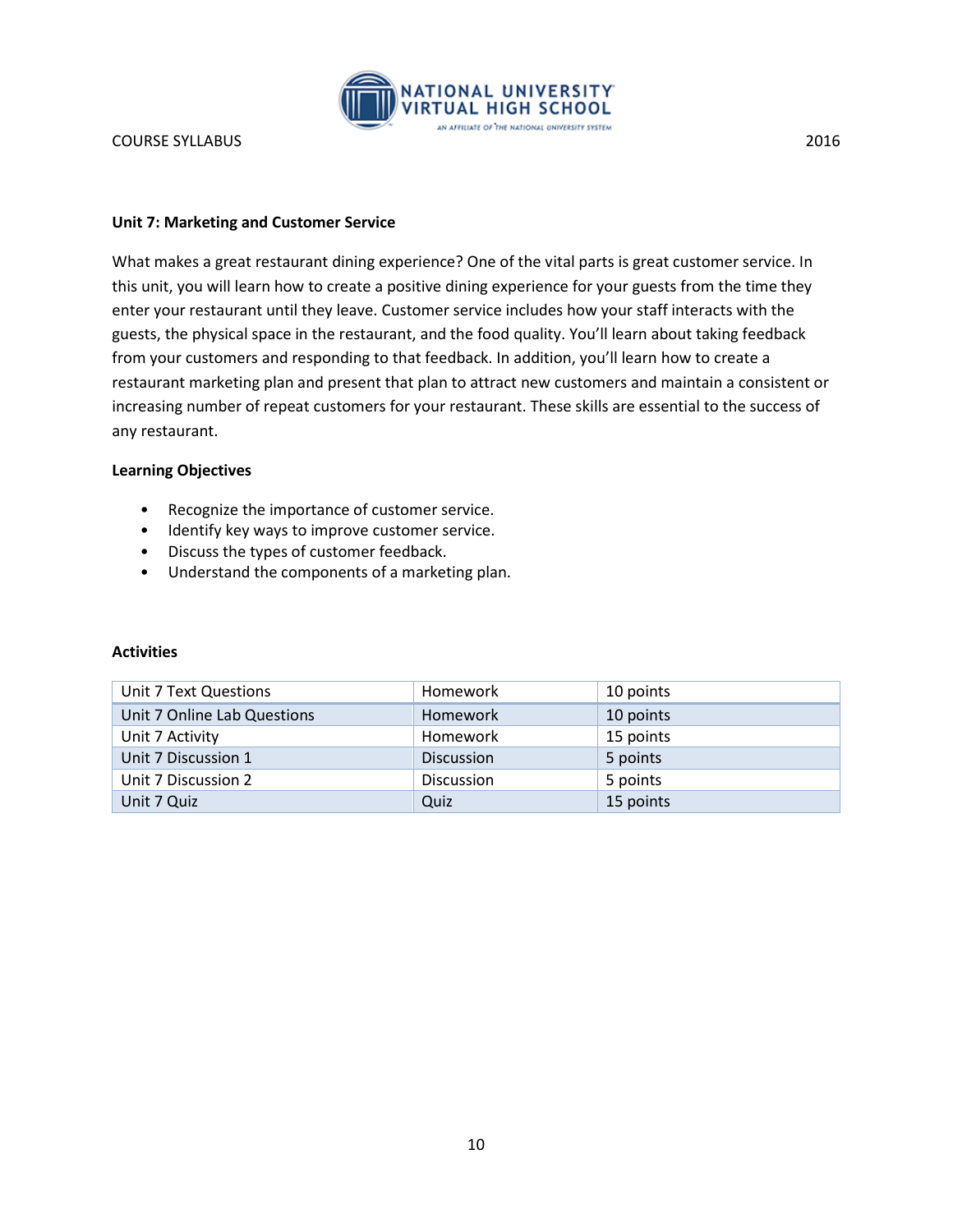

## **Unit 8: Building and Restaurant Management Career**

Are you ready for a career in restaurant management? In this unit, you will put your skills to work. You'll learn about writing a résumé and a cover letter and assembling a portfolio. This unit will provide you with the skills you need to apply for jobs, handle introductory job paperwork, and make decisions about furthering your education. Finally, you'll learn a little about managing work stress and staying organized, on top of things, and taking care of yourself while working in a high-stress environment.

## **Learning Objectives**

- Fill out a job application.
- Write a résumé and cover letter.
- Prepare a portfolio.
- Make a self-care plan to handle stress and balance work and life obligations.

| Unit 8 Text Questions       | Homework          | 10 points |
|-----------------------------|-------------------|-----------|
| Unit 8 Online Lab Questions | Homework          | 10 points |
| Unit 8 Discussion 1         | <b>Discussion</b> | 5 points  |
| Unit 8 Discussion 2         | <b>Discussion</b> | 5 points  |
| Unit 8 Quiz                 | Quiz              | 15 points |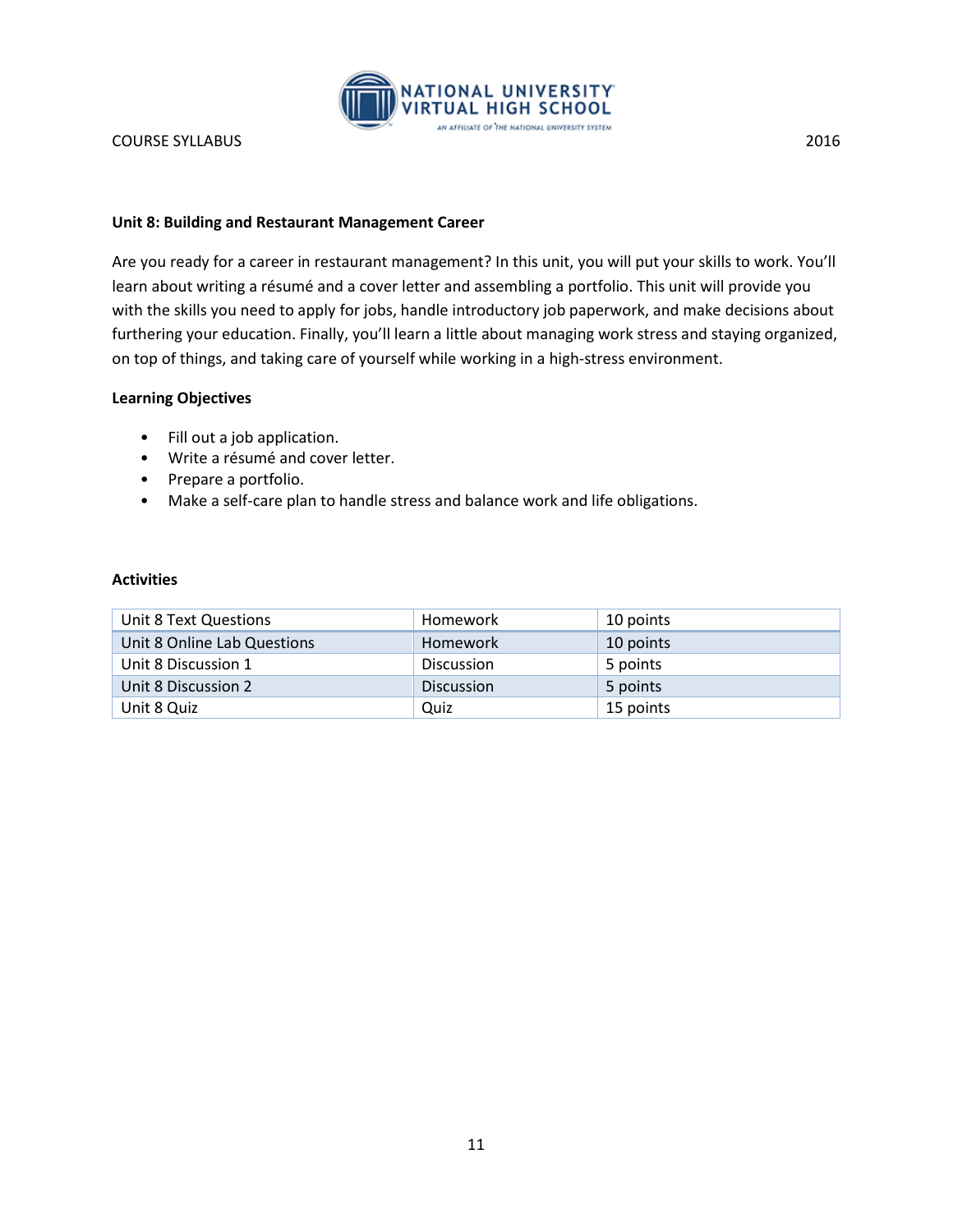

## **Unit 8: Building and Restaurant Management Career (Continued)**

## **Final Exam Objectives**

- Review information acquired and mastered from this course up to this point.
- Take a course exam based on material from units five to eight in this course the last four units. (Note: You will be able to open this exam only one time.)

## **Final Exam Activities**

| <b>Class Reflection Discussion</b> | Discussion | 10 points |
|------------------------------------|------------|-----------|
| <b>Final Exam</b>                  | :xam       | 50 points |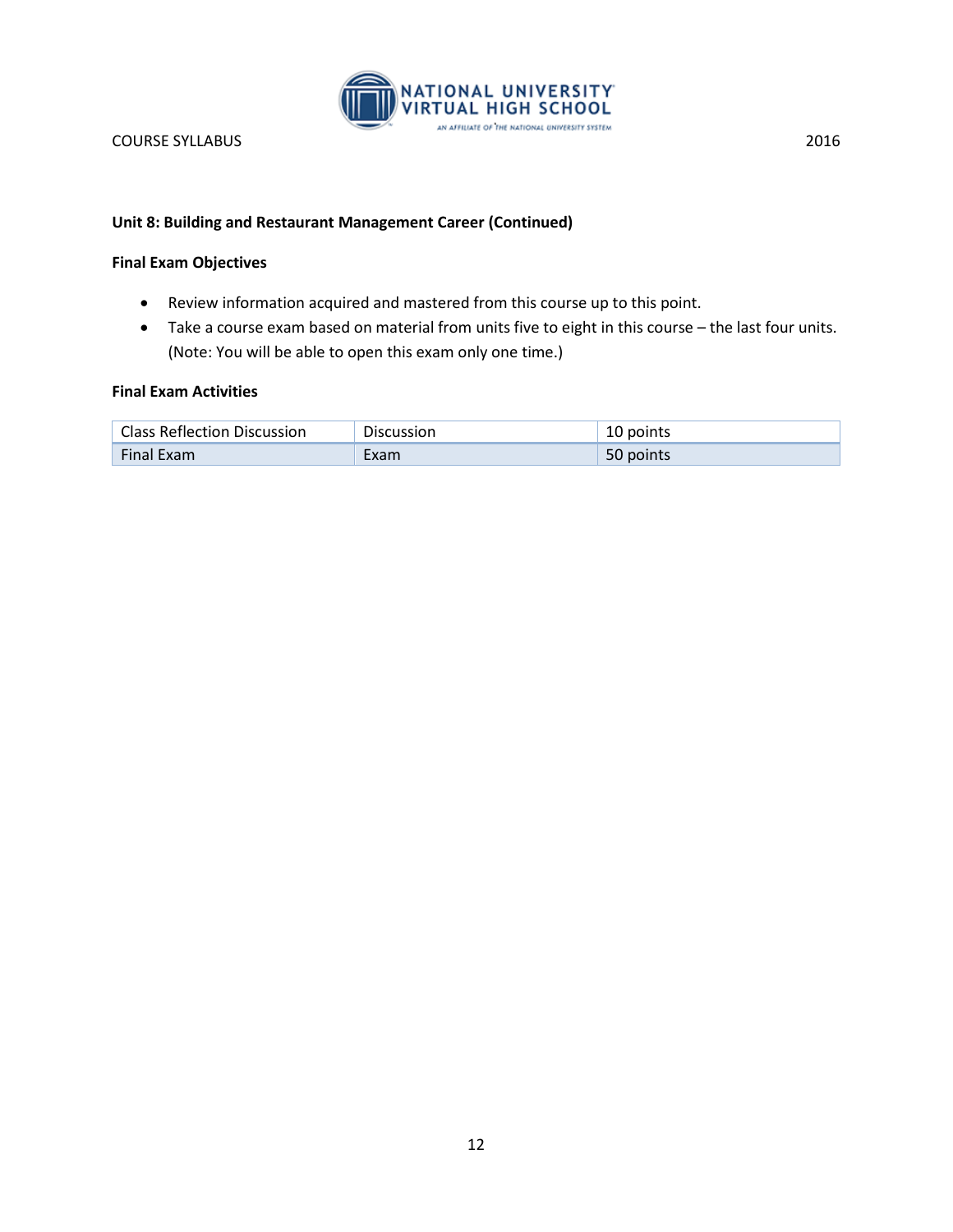

## **HOW YOU WILL BE GRADED**

**For critical thinking questions**, there are no right or wrong answers. For example, a question on your thoughts on why you think people are shy is a pretty open-ended type of question. Grades will be based on the depth of personal insight you present. **Do not simply agree or disagree** with an insight question. We are looking for critical thinking and possibly a related personal experience with the question.

## **It is important to provide detailed answers for insight/opinion questions.**

**For review questions**, you should be produce a more academic answer. For example, "What two categories are norms divided into?" This type of direct question requires a specific answer. Please use full sentences and proper grammar.

**When submitting paragraphs,** use these guidelines.

- 1. The first, second or last sentence contains the main idea and key words from the question or assigned topic.
- 2. Paragraph contains one to three explanatory sentences.
- 3. Paragraph contains two to four sentences about specific details related to question.
- 4. Details are colorful, interesting and appropriate.
- 5. Paragraph ends with a good closing sentence that refers to the main idea without repeating it.
- 6. Free of spelling and grammatical errors.

#### **GRADE SCALE**

The following grading scale will be used to determine your final letter grade.

| Letter Grade | Percentage Earned |
|--------------|-------------------|
| A            | $95%+$            |
| А-           | $90\%$ - 94.9%    |
| R+           | 87% - 89.9%       |
| R            | 84% - 86.9%       |
| B-           | 80% - 83.9%       |
| C+           | 77% - 79.9%       |
| C            | 74% - 76.9%       |
| $C-$         | 70% - 73.9%       |
| D+           | 67% - 69.9%       |
| D            | 64% - 66.9%       |
| D -          | 60% - 63.9%       |
| F            | 59% and lower     |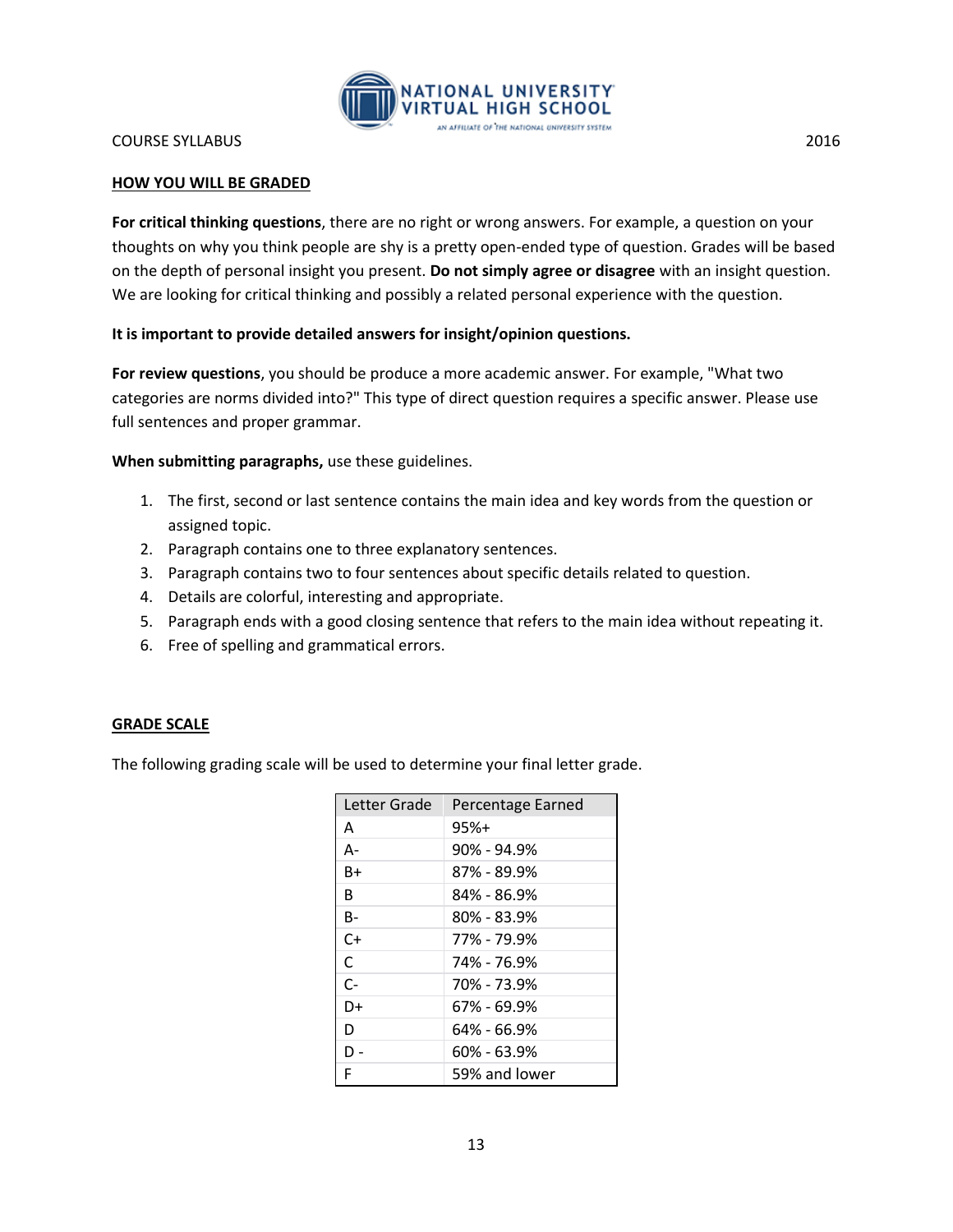

# **SUPPORT**

At NUVHS you will have access to multiple support teams. Who you contact will depend on the questions you have. Always start by contacting your teacher through the Message Center in the course. Your teacher should be able to answer your question, but if they can't, then they will direct you to another support team. If you have questions about any of the course content, your grades, or course policies, you should contact your instructor.

For questions about your enrollment, transcripts, or general school-wide policies, you can contact **NUVHS Student Services** at info@nuvhs.org or by phone at 866.366.8847. For example, if you would like to withdraw from your course, you should contact Student Services. Please note that a refund for your course can only be obtained if you drop within the first seven days of enrolling in the course.

For help with login/password issues, or other technical issues specific to the Blackboard website, you can contact the team at [National University Blackboard Learn.](http://nu.edusupportcenter.com/sims/helpcenter/common/layout/SelfHelpHome.seam?inst_name=nationalu) They can also be reached by phone at (888) 892-9095.

# **EXPECTED SCHOOL-WIDE LEARNING RESULTS (ESLRs)**

## **Engaged Learners**

- Demonstrate self-directed learning skills such as time management, and personal responsibility through the completion of course requirements
- Develop an understanding of their own preferred learning styles to enhance their overall academic potential
- Incorporate effective and relevant internet and multimedia resources in their learning process to broaden their knowledge base

## **Critical Thinkers**

- Effectively analyze and articulate sound opinions on a variety of complex concepts
- Illustrate a variety of problem-solving strategies that strengthen college preparation and workforce readiness
- Formulate a framework for applying a variety of technology and internet-based research to enhance information literacy and collaborative thinking

## **Effective Communicators**

- Demonstrate awareness and sensitivity to tone and voice in multiple forms of communication
- Express concepts and ideas in a variety of forms
- Enhance communication skills through the use of media rich or other technology resources